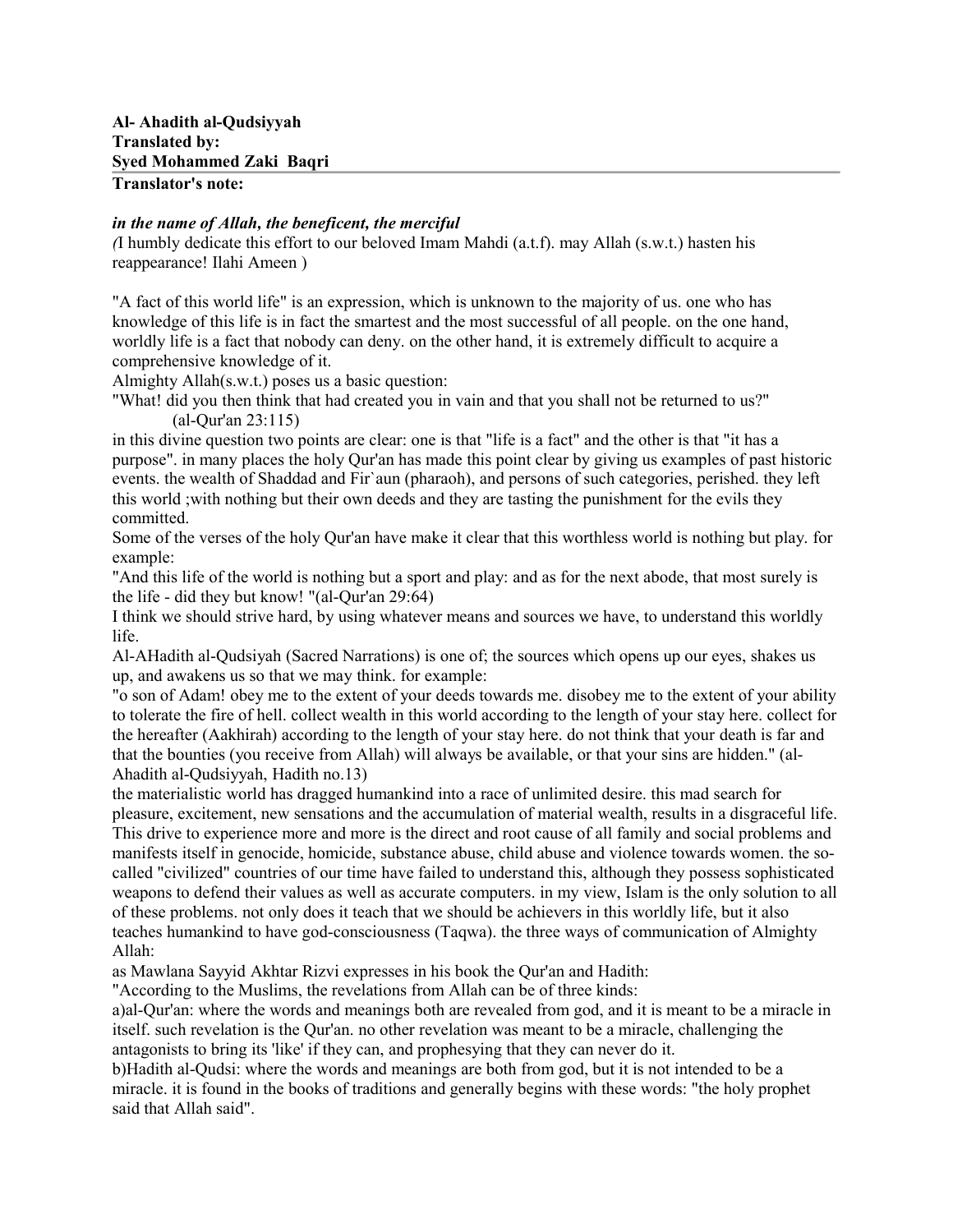c)Hadith: where only the meanings are from god, but the words are of prophets. inspirations, and also traditions of the prophet of Islam come into this category."

the al-Ahadith al-Qudsiyyah is scattered in the books of tradition. some of the scholars have made attempts to compile them. this presentation of Hadith al-qudsi has been taken from the book kalimatullah by the great scholar Sayyid Hassan Shirazi.

As a child I would listen to my father's speeches and his daily communications. from time to time he used to mention these Ahadith consequently, I have been reading them over and over again. this completion of scared Hadith has been translated into Urdu by the late Maulanay sayid Ali Muhammed Ijlal lakhnavi of India, lately by Allamah Zeeshan Haider Jawadi. I hope that readers will benefit from this translation, and pray for me and for the entire Muslim Ummah for their unity.

Was Salaam.

#### **SM. Zaki Baqri**

Advisor to *The Council of Guidance*  (Toronto Canada)

Third edition 15 Jamadi al-Aakhar 1433. 259 Calvert Road, Markham, Ontario, Canada L6C 1S8 Tel: 001 (905)927-1487 sbaqri9@gmail.com

### **chapter 1**

Almighty Allah says:

i wonder how a person can be happy, who is certain of death.

i wonder at a person who is certain of reckoning (the day of judgement), but still accumulates wealth.

i wonder at a person who is certain of going into the grave, but still smiles without concern.

i wonder at a person who is certain of this world's doom, but still has tranquility in loving this world.

i wonder at a person who is certain of the hereafter and its bounties but he still rests.

i wonder at a person who is knowledgeable in his speech, and ignorant in his heart.

i wonder at a person who cleans him/herself with water, but does not cleanse his heart.

i wonder at people who look for bad points in others, but is unaware of the same in themselves.

i wonder at a person who knows that Almighty Allah is aware of his actions, but still commits sins.

i wonder at a person who preaches to the people, but does not preach to his own soul.

i wonder at a person who knows that he/she will die alone, go into the grave alone, give accounts alone, but is still totally engrossed with people who will not be able to help him/her.

Allah says: there is no god but me. thus Mohammed (saw) is my servant and my messenger.

#### **chapter 2**

Almighty Allah says:

my essence witnesses my being that there is no god but me alone, without any partner and Mohammad (saw) is my servant and messenger.

a person who is not happy with my orders, not patient with my afflictions, not thankful for my bounties, not content with my gifts, then he should look for another lord other than me and he should get out of my universe.

a person who does not get what he wants in this world and becomes sad by it, is as if he is angry with me. a person who complains to another of calamities which has befallen upon him is as if he has complained about me.

a person who goes to a rich person and humiliates himself because of his wealth, one-third of his faith is lost.

a person who hits himself in front of a dead body is as if he has taken a sword to fight with me and he has ruined Ka`ba with his hands.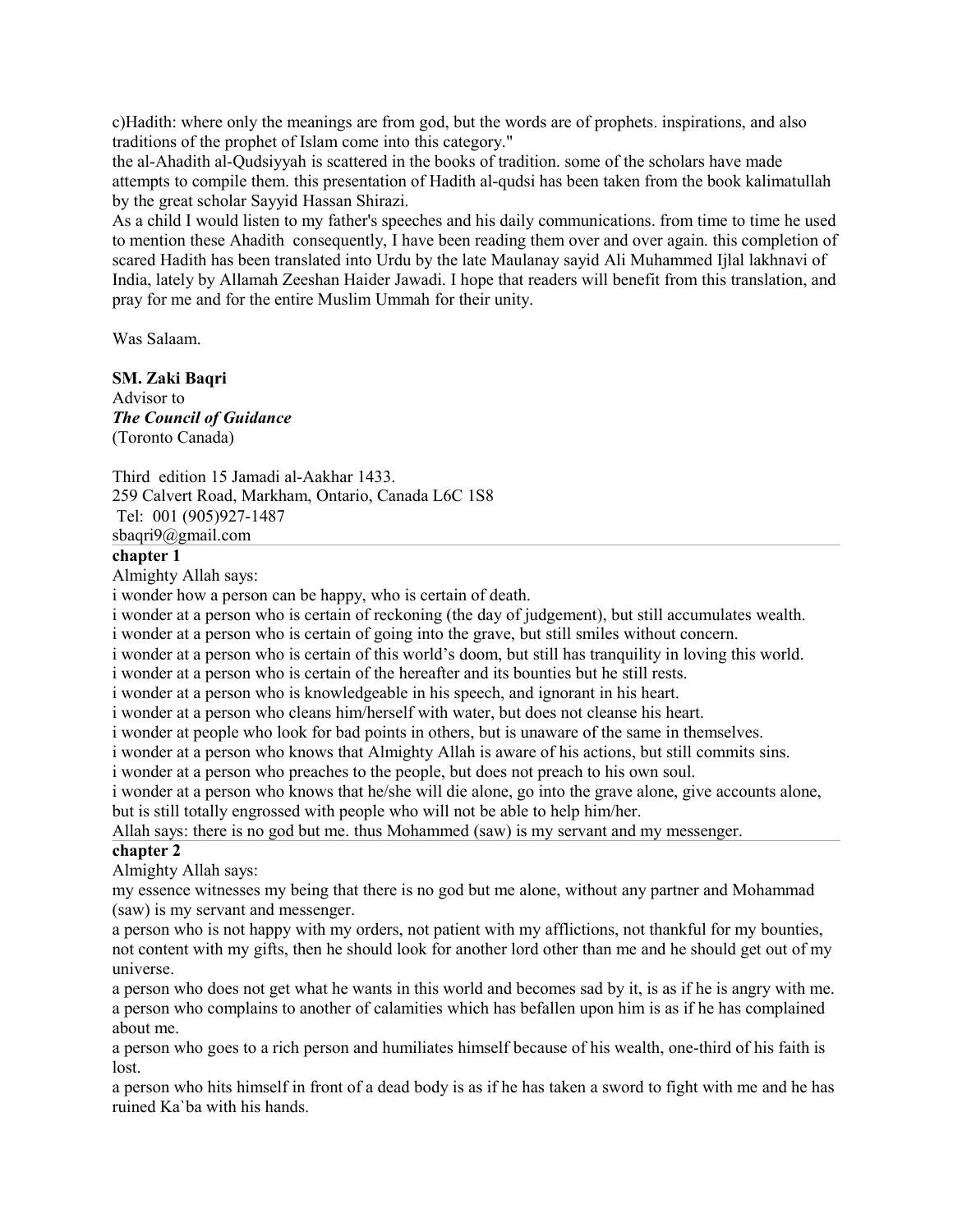a person who does not care about what he eats (whether Halal or Haram), I will not care from which door I will make him enter hell.

a person who is not trying to improve faith (by doing good deeds) is in loss. the one who is loss; death is better for him.

A person who practices according to his knowledge, I will increase his knowledge towards his acts. **chapter 3**

Almighty Allah says:O, son of Adam! one who is content, is independent. one who is not jealous has tranquility. one who protects himself from unlawful (Haram ), his faith becomes pure. one who does not gossip, will be loved by people. one who separates himself from people is safe (from their mischief). one who reduces his talk, increases his wisdom. one who is pleased with whatever little he has, has full trust upon Allah. one who is pleased at a little bounty from Allah, Allah is pleased with his little obedience.O, son of Adam! you do not practice according to whatever knowledge you gain. then how could you be a seeker of knowledge when you do not practise?O, son of Adam! if you spend your whole life acquiring wealth, when will you be able to acquire the hereafter (Aakhirah) ?

#### **chapter 4**

Almighty Allah says:O, son of Adam! a person who starts his day with greed for this world, finds no increase (in wealth) from Allah, and he is far from Allah. from this world nothing added to his wealth but struggle, and for the hereafter he has added exertion. Almighty Allah has added grief in his heart that will never end. Almighty Allah will add to his poverty which will never change into wealth, and increase his wishes and leave them unfulfilled.

O, son of Adam! every day of your life is getting shorter, but still you do not understand? each day I send down to you my bounties, but you are not thankful to me for them. you are not content with little nor are you satisfied with much.

O, son of Adam! not a single day misses but that your provision comes to you from me; and not a single night passes, but that my angles give me accounts of your bad deeds. you eat my provision, and you still disobey me; but still when you call me, I still answer you. from me, good bounties descend upon you and from you. and from you, sinful deeds come up to me. how good a master I am and how bad a servant you are! I give you whatever you ask me, but still you go on sinning. I hide these sins, one after another, one evil deed after another. I am ashamed of you, but you are not ashamed of me? you forget me, but I remember you. you are afraid of people, and you are careless of me. you fear enmity of people, but you do not fear my wrath?

### **chapter 5**

Almighty Allah says:

O, son of Adam! don not be like the one; who seeks pardon because of his unlimited desires. who hopes for heaven, but does not do good deeds; who speaks like pious person, but acts like hypocrites; who has been blessed by bounties, but is not content; and if who is given (bounties), is not patient; who advises others to do good deeds, but he himself indulges in evil ones. who advises others to stay away from evil deeds, but he himself does not stay away from them; who hates hypocrites, but is one of them. O, son of Adam! the earth always says "you walk on me, but in the end you will be within my bowls. I am a dwelling where you will have to stay all alone. I am a dwelling which is full of ferocious things, such as serpents and scorpions. sO, O, son of Adam, do good deeds and thereafter enter me; only then would you be happy and without hardships."

#### **chapter 6**

Almighty Allah says:O, children of Adam! I did not create you so as to: increase myself out of poverty through you, or to seek companionship through you after being lonely, or to seek your help on matter in which I was inefficient, or for the sake of a benefit or for warding off harms, but I created you so you can worship me constantly and thank me a lot, and praise me day and night. were the first you of and the last of you: those of who are living and those of you who are dead, your youngsters and your elders, your slaves your masters, the human among you and the jinn among you, to join hand in hand, in order to obey me, you would not be adding an atom to my kingdom. were the first you of and the last of you: those of who are living and those of you who are dead, your youngsters and your elders, your slaves your masters,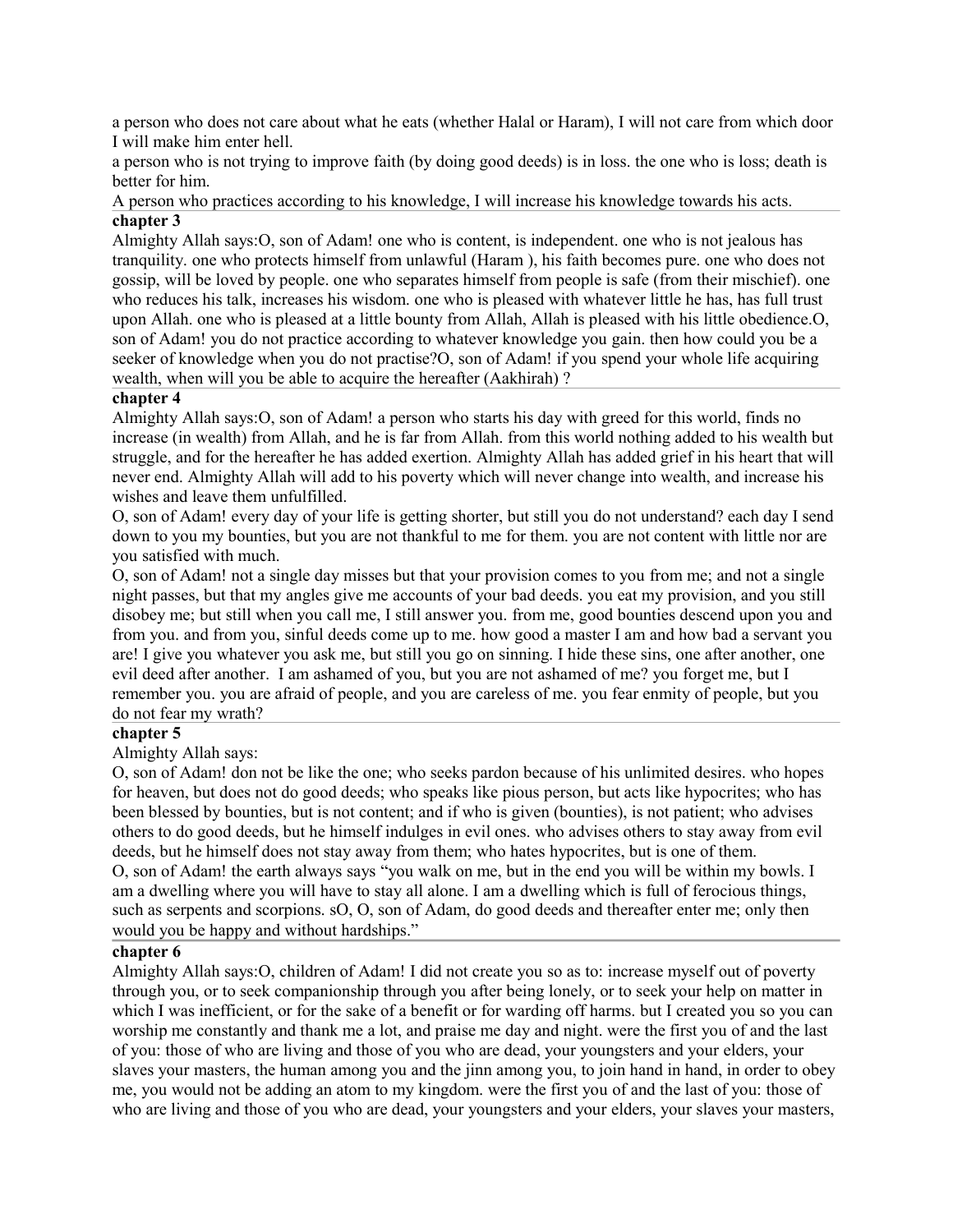the human among you and the jinn among you, to join hand in hand, in order to disobey me, you would not reduce an atom in my kingdom. "thus everything is perishable but he" (28:88). if you fear of hell fire like you fear poverty, I would have made you wealthy to such an extent that nobody would have been able to count your wealth. if you desire of heaven as you desire this world, I would have showered my blessings upon you in this world and hereafter. don't make your heart dead out of love for this world. indeed, this world is going to bring an end to you very soon. the one who struggles (in the path of Allah (jihad) is struggling for his own soul. indeed, Allah is self sufficient above any need of the worlds (3:97).

#### **chapter 7**

## Almighty Allah says:

O, sons of dinars and Dirhams (Dollars and Cents)! I did not create dinars or Dirahms but for you to eat your food, wear your clothes, and give alms in my way. you have taken my book and placed it under your feet, and you have taken this world and placed it over your head. you have raised your house, but you have lowered mine. you are attached to and enjoy being in your houses, but when you come to my houses (the mosques) you restless and feel uneasy. thus, you are neither independent, nor good servants. indeed your parable is like solid and decorated graves which appear beautiful, but inside they are ugly. O, sons of Adam! just as a lighted lamp on top of a house, but darkness inside does not help, in the same

way your good words with evil deeds do not help.

O, sons of Adam! purify your deeds and do not ask, for I will give you more than what you ask for. **chapter 8**

Almighty Allah says:O, son of Adam! I did not create you aimlessly, nor did I create you in vain. I am not heedless of your actions. indeed you will not get what I posses but with being patient on those things which you don't like (but you still do) in order to seek my pleasure, patience in my obedience is easier for you than patience in fire of hell. punishment in this world is easier for you than punishment in the hereafter.O, son of Adam! all of you are lost except the one whom I guide. all of you are sick except the one whom I cure. all of you are going to be destroyed except the one whom I save. all of you are sinful except the one whom I protect. thus seek pardon from me so that I can be merciful to you. don not try hard to hang up curtains in order to hide from the one from whom your secrets are not hidden.

### **chapter 9**

Almighty Allah says:O, son of Adam! do not curse my creatures, because the curse will bounce back to you.

O, son of Adam! my heavens are suspended in space by one of my names, without any pillars. your hearts are not going to be straightened except by my admonitions from my book.

O, you people, stone does not dissolve in water; in the same way admonitions won't change your cruel heart.

O, son of Adam, why are you not protecting yourself from evil deeds? why are you not protecting yourself from sins? aren't you afraid of hell? why aren't you protecting yourself from the wrath of Allah? if it were not for Ruku` (the kneeling) of elders(in prayers), suckling babies, grazing animals, humble youths, indeed I would have made the sky of steel, the earth of copper and the mud of pebbles. I would not have send a single drop of water from the sky nor grown a single grain from the earth. I would have poured on you my worst wrath.

#### **chapter 10**

Almighty Allah says:

O, son of Adam! indeed the truth has been revealed to you from your lord. whoever wants to believe in him, let him believe. and whoever wants to disbelieve, let him be a disbeliever. indeed you are not good to a person, unless he is good to you. and you are not kind to your relatives, unless they are good to you. and you do not talk to a person, unless he talks to you. and you do not feed a person, unless he feeds you. and you are not just to a person, unless he is just to you. and you do not respect a person, unless he respects you. no one is superior over the another. indeed, the believers are: those who believe in Allah and his messengers, do good to those who are bad to them, are kind to those who break ties of relationship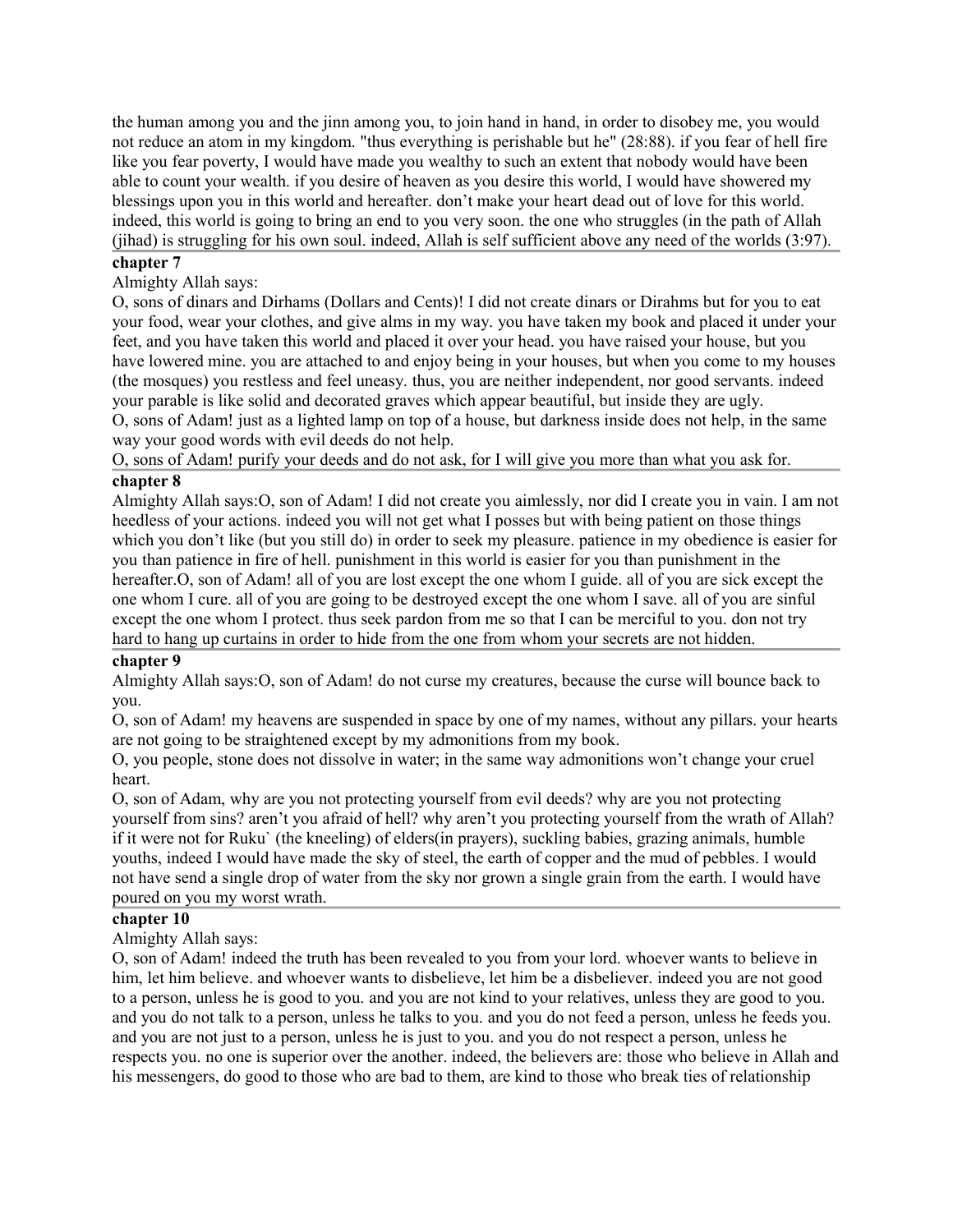with them, give to those who do not give to them, just to those who are unjust to them, talk to those who isolate themselves from them, respectful to those who don't respect them.

## **chapter 11**

Almighty Allah says:O, you people! this world is a house for one who has no house. this world is wealth for the one who has no wealth. one who is not have certainty of the hereafter, collects wealth in this world. one who does not have trust in Allah, is greedy for this world. one who does not have knowledge of Allah, desires this world. sO, one who takes of the exhaustible bounties in this short worldly life, and follows his perishable desires, indeed he has been unjust to his soul. that person is sinful to Allah and he has forgotten his hereafter. that person's life has deceived him!

### **chapter 12**

Almighty Allah says:

O, sons of Adam! call to mind my favors which I bestow upon you. without a guide you cannot find the way. in the same way you cannot find the way to Jannah (heaven), without knowledge. you cannot gather wealth without struggle. in the same way, you cannot enter heaven except with patience in my obedience. and you can get closer to me by practicing supererogatory acts. and seek my pleasure by pleasing the poor, indeed my pleasure never separates from you even for a blink of an eye.

O, Musa! listen to me! what I say and what I say is the truth. indeed, one who has pride and does not associate himself with the poor, I will raise him on the day of judgement, the size of an atom under people's feet. the one who disgraces a Muslim, I will disgrace him Seventy times. the one who humbles himself before an `Alim (knowledgeable person) and his parents, I will raise his dignity in this world and in the hereafter. one who insults a Muslim and Mo'min (believers) because of his poverty, indeed, he is calling me to fight with him. the one who loves a Mo'min (believer) because of me, angels will greet him in both the worlds. in this world, secretly. and in the hereafter, openly.

#### **chapter 13**

Almighty Allah says:O, sons of Adam! obey me to the extent of your needs towards me. disobey me to the extent of your ability to tolerate the fire of hell. collect wealth in this world according to the length of your stay in this world. collect for your Aakhirah (hereafter) according to length of your stay there. do not think that death is far and that the bounties (you receive from Allah) will always be available, or your sins are hidden. everything is perishable but he. if you would fear the fire of hell as much as you fear poverty, surely I would have made you free by giving you countless bounties. if you would desire heaven as much as you desire this world, I would have made you happy in both worlds. love of this world makes your heart die and this world is going to be destroyed very soon.

#### **chapter 14**

Almighty Allah says:

O, sons of Adam! how many candles have been extinguished by the wind? how many worshippers' worship have been corrupted by their pride? how many poor people have been corrupted by their poverty? how many wealthy people have been corrupted by their wealth? how many healthy people have been corrupted by their good health? how many scholars have been corrupted because of their knowledge?

O, sons of Adam! cultivate for me and get benefited from me. ask from me and do business with me. indeed, your benefits are from me; they have not been seen by any eye, nor heard by any ear, nor thought of by any human mind. my treasure is endless. there will be no reduction in my kingdom. I am the most generous provider.

O, son of Adam! your religion is your flesh and blood. if you purify your Deen (religion) you have purified your flesh and blood. if you have corrupted your Deen (religion) you have corrupted your flesh and blood. don't be like a candle which is a light for people and burns itself out. remove the love of this world from your heart. indeed, I will not join my love and love of this world in one heart, as water and fire cannot join in one pot. be moderate when you collect your provision. indeed, the provision is already divided. bounties are not permanent. everyone knows of death. the greatest wisdom is fear of Almighty Allah. and the best of wealth is contentment. and the best of belongings is piety (Taqwa). and the worst of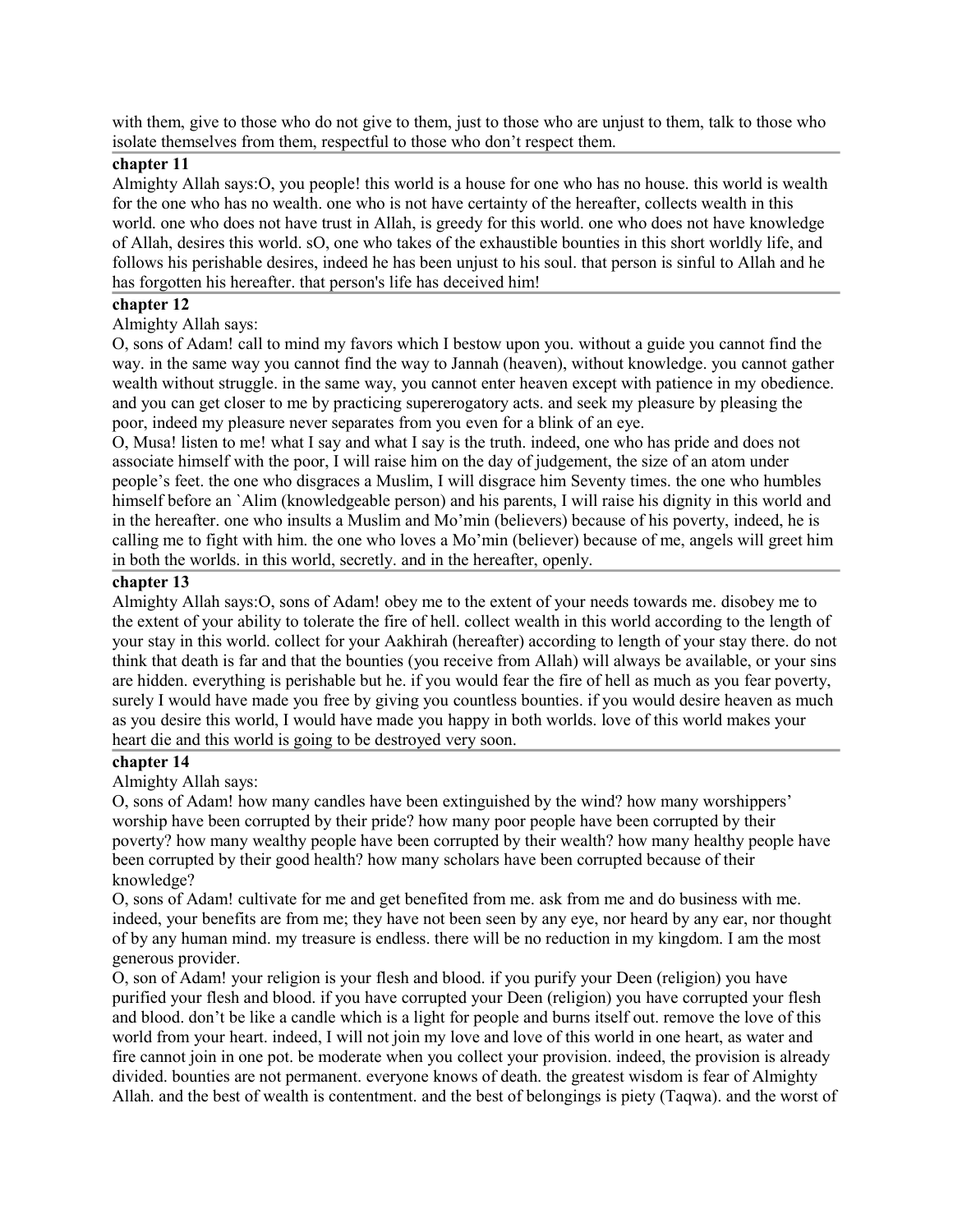your weapons is lies and the worst of your advice is gossiping. Allah is not in the least unjust to the servants (37:82)

### **chapter 15**

Almighty Allah says:O, you who believe! why do you say that which you do not do ? (61:2). why do you forbid that which you do not forbid yourself ? why do you command that which you do not practise ? why do you collect those things that which you do not eat ? why do you put off doing Tauba (seeking pardon) day after day, and you wait year after year ? have you gotten protection from death ? do you have the power in your hands to keep you from fire of hell ? do you have certainty of entering heaven ? have the bounties given you a period of grace ? have you become proud due to fulfillment of some of your unlimited desires by Almighty Allah ? thus, do not become proud of your good health and safety. indeed, your days are known and your breaths are counted. your secrets are open, your curtains are removed. sO, fear Allah.O, you wise people! be careful of (your duty to) Allah. to protect yourself from the future, use the power you now have in your hands.O, son of Adam! look at your actions before you act. indeed you are tangled in ruining your life. from the time you get out of your mother's womb you are getting nearer to your grave. sO, don't be like wood which burns itself in fire for the sake of others. indeed, indeed, there is no god but Allah. Mohammad (saw) is my servant and my messenger.

#### **chapter 16**

Almighty Allah says:O, son of Adam! I am ever-living. I will never die. act on what I have commanded. protect yourself from what I have prohibited, so I can make you eternal.O, son of Adam! I am the king whose kingdom will never perish, when I say to a thing be! it becomes, obey what I have commanded and stay away from those things I have prohibited, to the extent that when you say to a thing be! it becomes. if your sayings are sweet and your deeds are bad, you are the leader of the hypocrites. if your appearance is beautiful and your inside is disgraceful, you will be worse than those people who have been destroyed. O, son of Adam! no one will enter my heaven except: one who has humbled himself in front of my greatness. one who has spent his day in my remembrance. one who has safeguarded his soul from lust, for the sake of Allah. one who shows brotherhood towards traveller. one who takes care of poor. one who is merciful towards the afflicted. and one who respects the orphans and acts as a kind father to them. and for the widows he is like a tender husband. the one who has these qualities, if he calls me I will answer him at once and if he asks me (for anything) I will give it to him.

### **chapter 17**

### Almighty Allah says:

O, son of Adam! up to what extent will you forget me? up to what extent will you deny me? I am not in the least unjust to the servants. each and every day you get your sustenance from me. up to what extent will you keep on denying my bounties? and up to what extent will you deny my master-ship? you don't have any other lord besides me. and how long are you going to treat me rudely? I have never been unjust to you. when you are sick and require the help of a doctor; who is going to cure (intercede) for your sins? indeed you complained and you are displeased with my decree. if you don't get food for three days then you say " I am wicked I wasn't pious". indeed, has he denied my bounties? and the one who did not give Zakat (alms) from his wealth, indeed he has condemned my book. and when he knows that it is time of payer and he does not pray, indeed he is careless about me. and when he thinks that good is from me and evil is from Satan, indeed he has denied my lordship and made Iblis (Satan) my partner.

#### **chapter 18**

### Almighty Allah says:

O, son of Adam! be patient and be humble and I will elevate you. thank me and I will increase your bounties. seek pardon from me, and I will forgive you. call upon me, I will answer you. ask of me, I will provide for you. give alms in my way, and I will bless you with bounties. be kind towards your relatives, and I will add to your age by delaying death. seek from me good health as long as you are healthy. and while you are alone seek safety from me. seek sincerity in purity. seek piety in repentance (Tawbah). seek worship in knowledge. seek independence in contentment.O, son of Adam! how can you be curious of worship when your stomach is full? how can you enlighten your heart by sleeping a lot? how can you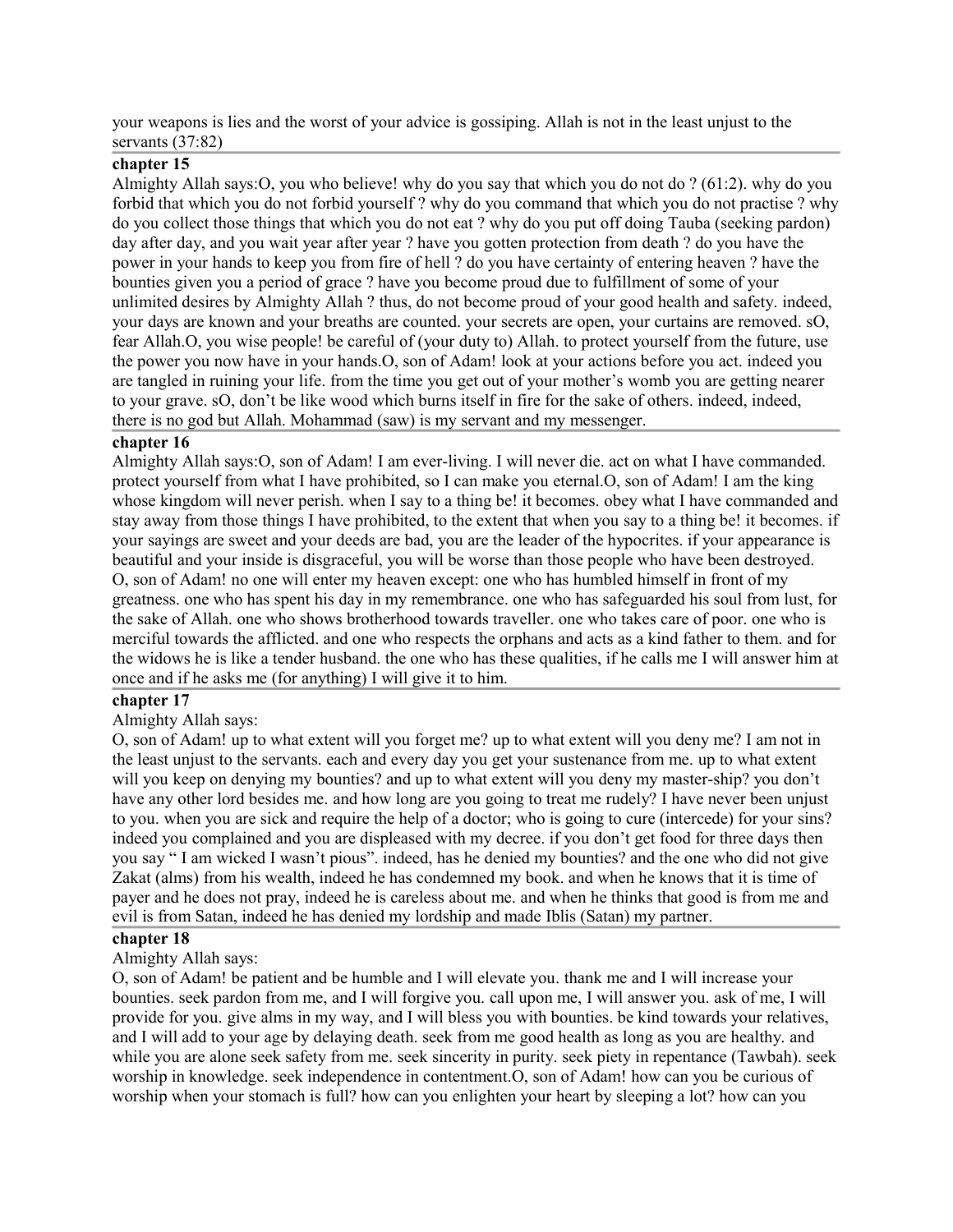have fear of Allah with fear of poverty? how can you seek the pleasure of Almighty Allah by degrading the poor and the beggars?

#### **chapter 19**

Almighty Allah says:O, you people! without thought there is no wisdom. by annoying others there can be no devotion. family status is not higher than ethics. there is no intercession like Tawbah (repentance). there is no worship like seeking knowledge. there is no worship without fear of Allah. there is no poverty without patience. there is no worship like Tawfiq (Heavenly guidance). there is nothing nearer to a person than his intelligence.

O, son of Adam! by worshipping me be independent from this world. I will fill your heart with independence and your hands with sustenance and your body with rest. don't neglect my remembrance or I will fill your heart with poverty, your soul with difficulties, your body with sickness, your world full of afflictions.

#### **chapter 20**

Almighty Allah says:O, son of Adam! death will reveal your character. the day of judgement is going to be a test of your deeds. your book of deeds will reveal your character. when you commit a minor sin, don't think of it as little but think towards whom you committed the sin. if you get little sustenance, don't think of it as little, but think from whom you are getting it.O, son of Adam! don't become peaceful of my deceptions because my deceptions are concealed like the movement of an ant on a stone in utter darkness.O, son of Adam! have you ever completed the commands which I have commanded you? have you ever been nicer to the poor than you are to yourself by giving you wealth to them? have you ever been good towards the people who have been bad to you? did you forgive those who were unjust to you? have you been kind to relatives who have broken off their ties with you? have you ever been just towards those who are treacherous towards you? did you talk to those who have left you? did you teach your children good manners? did you ask learned ones (`Ulamas) about your world and your hereafter? indeed, I will look at your beautiful faces and good appearance, but I will see your hearts and deeds, and will be pleased because of these characterise.

### **chapter 21**

Almighty Allah says:O, son of Adam! look towards your soul and towards all my creatures. if you find one of them more honorable then yourself, be generous to him. otherwise increase your honour by doing Tawbah (repentance) and with good deeds (if you honour yourself).

O, you who believe! remember the bounties of Allah bestowed upon you. fear Allah before, the day of judgement: the great event (waqia), the day of calamity, the day which measures 50,000 years, the day in which all are speechless, the day when excuses won't be accepted, the day of predominating calamity (Taamma), the day when the deafening cry comes (Sakha), the day of stern and distress, the day when no soul will have power over another soul, the day of destruction (Damor), the day of earthquake, the day of terrible calamity (Zilzala). thus: fear Allah for the day when mountains will perish because of the earthquake; the day of horror that turns children into gray. don't become one of those people who will say we heard and we disobeyed.

#### **chapter 22**

Almighty Allah says:O, you who believe! remember Allah abundantly.O, Musa son of Imran!O, master of expression, listen to my different kind of words: indeed, I am Allah the king who gives reward. there is no need of any interpreter between you and me. warn the one who takes Riba'(interest) and the one who is disinherited by his parents (Aaq al-Walidain). warn him of wrath of Rahman (the beneficent) and flame of hell.O, son of Adam! when you find that your heart has hardened and there is disease in your body and you don't find sustenance, then you should know that: indeed, you have said something which has not benefited you.O, son of Adam! your religion is not going to correct you until you straighten your tongue and your heart. and your heart is not going to be straightened unless you straighten your tongue. and your tongue is not going to be straightened unless you are humble towards your lord. when you see the faults of people and don't see the faults in yourself, then indeed, you have pleased Satan and angered you lord.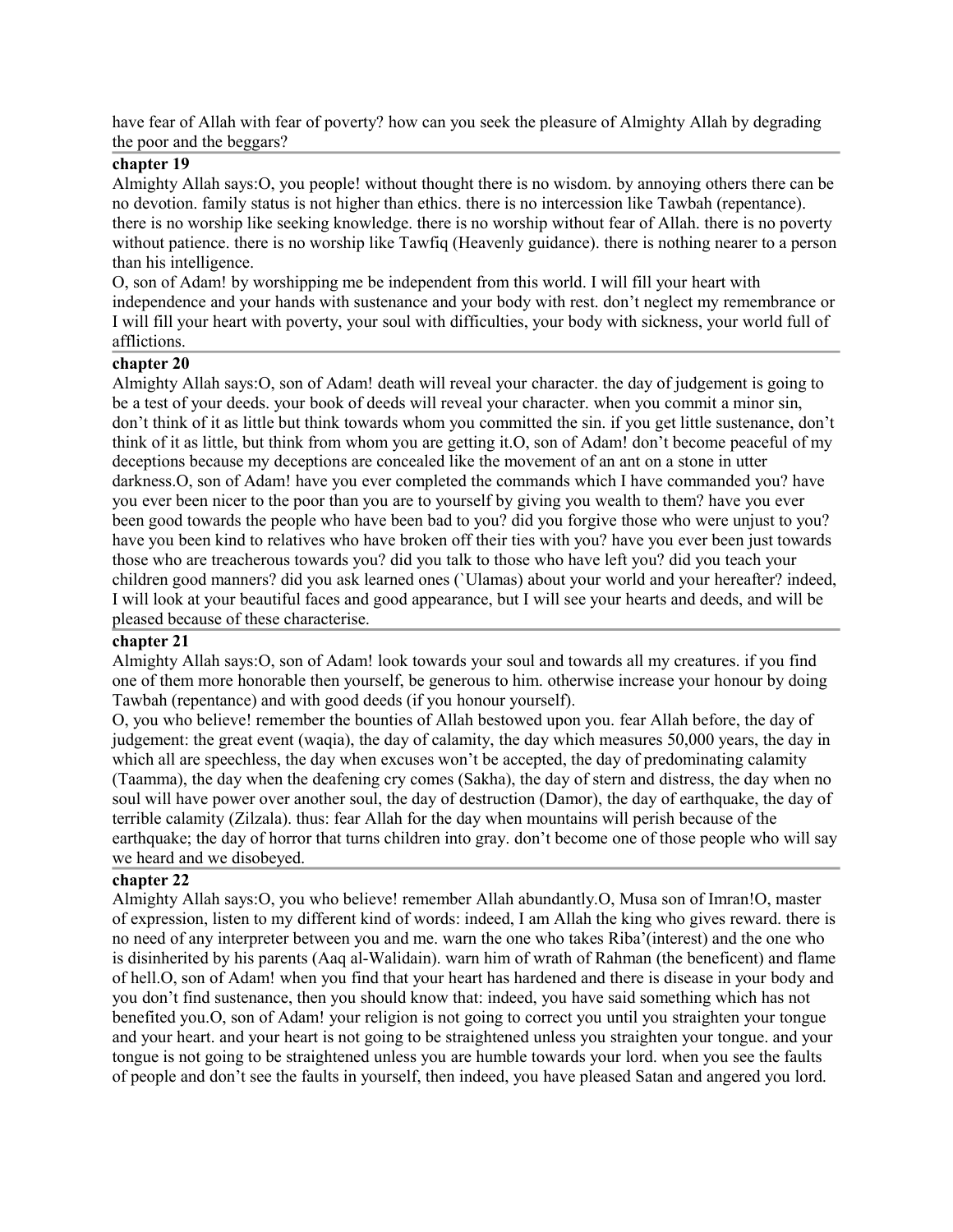O, son of Adam! if your tongue is (like) a lion and if you leave it alone, it will destroy you, your destruction is because of your tongue.

## **chapter 23**

Almighty Allah says:O, son of Adam! indeed Satan is your open enemy, therefore regard him as your enemy. do good deeds for the day on which you will be present in front of Almighty Allah in groups. in front of Allah you will be lined up and you will read your book of deeds, word by word. you will be asked what you have done openly and secretly. then pious people will go towards heaven, group after group. and the sinful people will go towards hell. sufficient for you are the promises of Allah. and I am Allah you should know! Me! I am the sustainer, thus thank me. I am the forgiver, thus seek forgiveness from me. I am the final destination, thus turn towards me. I am the knower of your secrets, thus fear me.

### **chapter 24**

Almighty Allah says: Allah bears witness that indeed, there is no god but he. the angels and those who posses knowledge are maintaining (his creation) with justice. there is no god but he, the mighty, the wise. indeed, the true religion with Allah is Islam (3:19). give good news of Jannah (heaven) to the benevolent people. and warn all sinful and ruined people that they are the losers. the one, who knows Allah and obeys his orders, has attained salvation. the one, who knows Satan and disobeys him, he is safe. the one, who knows the truth and follows it, is safe. the one, who knows falsehood and keeps away from it, has succeeded. the one, who knows this world and discards it, has purified himself. the one, who knows Aakhirah (hereafter) and seeks it, has achieved it. indeed, Allah guides whoever he wishes and towards him is your return.

O, son of Adam! if Almighty Allah has taken the responsibility of providing your sustenance then why are you struggling for it (in an unlawful manner)? and if it is true that all creatures are mine, why are you cruel towards them? and if you know that Iblis (Satan) is an enemy of mine, then why are you careless? if the account on the day of judgement and passing the Siraat (bridge to paradise) is true, then why do you collect wealth? and if receiving the rewards of Almighty Allah in heaven is true, then why are you relaxing? and if all fortunes and misfortunes are from me, then why are you impatient? so you should not be disappointed when you lose something and you should not be so happy when you gain something from this world.

### **chapter 25**

Almighty Allah says:O, son of Adam! collect provision (by doing good deeds) more and more. indeed the way is long, very long. steer your ship carefully - because the ocean is indeed deep, deep. purify your deeds - because indeed, the examiner is all seeing. lighten your weight- because indeed the path is thin, very thin. delay your sleep for the grave and your pride towards the scale. and delay your enjoyment till heaven and delay your rest till hereafter. and delay your pleasures till you meet hoor (female angles) with big eyes. be for me and I will be for you! seek nearness towards me by hating this world. keep away from hell fire by forsaking the wicked people and by loving pious people. indeed, Allah will not waste the reward of the benevolent people to be lost.

#### **chapter 26**

### Almighty Allah says:

O, son of Adam! how can you disobey me, when you cannot even resist the hot sun of the desert. and indeed, for hell, there are seven levels in which there are fires which devour each other. in each level of hell, there are seventy thousand valleys of fire. in each valley of fire, there are seventy thousand sections of fire. in each section of fire, there are seventy thousand cities of fire. in each city of fire, there are seventy thousand castles of fire. in each castle of fire, there are seventy thousand houses of fire. in each house of fire, there are seventy thousand rooms of fire. in each room of fire, there are seventy thousand wells of firs. in each well of fire, there are seventy thousand chests of fire. in each chest of fire, seventy thousand trees of Zaqqum (a bitter and pungent tree scribed as growing at the bottom of hell. Under each tree of Zaqqum, there are seventy thousand nails of fire. with each nail, there are seventy thousand chains of fire. and in each chain, there are seventy thousand serpents of fire. and the length of each serpent is seventy thousand yards. and in the stomach of each serpent there is an ocean of black poison, in which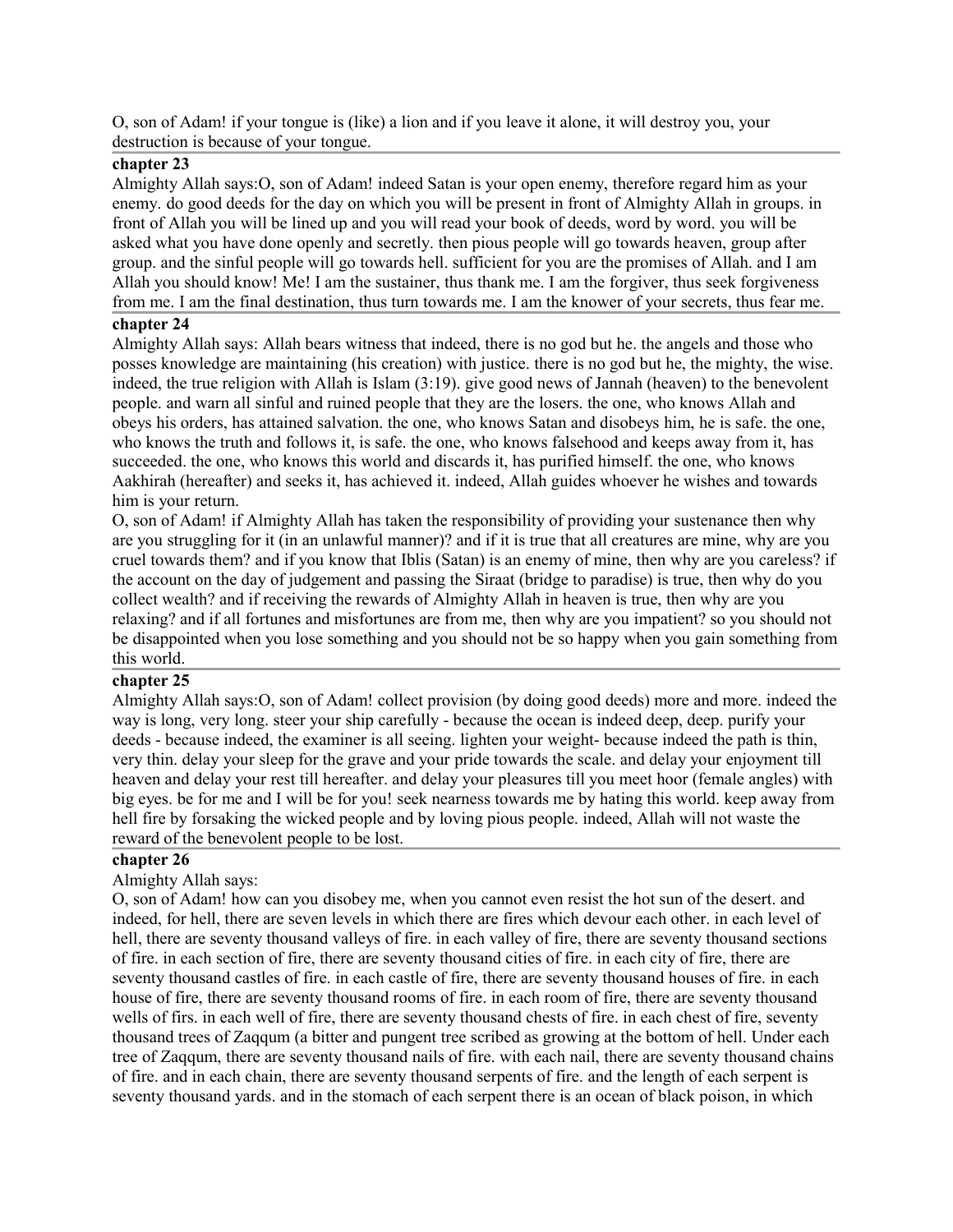there are seventy thousand scorpion of fire. and in each scorpion has seventy thousand tails of fire. and the length of each tail is seventy thousand vertebras(each segment of backbone). and in each vertebra there are seventy thousand Ratls (each Ratl=449.28 gram) of red poison. I swear by self, "by mount sinai, and by the written book, by an outstretched fine parchment, by the house (Ka'ba) that is visited, by the elevated canopy, by the swollen sea;

O, son of Adam! I have not created this hell fire but for all the unbelievers, and the for the miser, and for the gossiper, and for `Aaq(disinherited by the father) from father, and for the preventer of Zakat (alms), and for the eater of Riba (interest), and for the Zaani (adulterer), and for the collector of Haram (unlawful), and for the one who forgets the Qur'an, and for the bad neighbor. except those who do repentance (Tawbah), and acts upon good.

O, my servants! have mercy upon your selves! indeed your bodies are weak, and the way is far, and the burden is heavy, and the path is thin, and the fire is high, and the caller is Israfeel, and the judge is the lord of the universe.

## **chapter 27**

Almighty Allah says:

O, you people! how could you be pleased with, and attached with this world? indeed it is perishable, and its sustenance are disappear, and its life is going to be cut short. thus indeed for the from me for the followers there is heavens which has eight gates. and in each heaven, there are seventy thousand gardens of saffron. in each garden, there are seventy thousand cities of pearls, both large and small. in each city, there are seventy thousand palaces of ruby. in each palace, there are seventy thousand rooms made of gold. in each room, there are seventy thousand stages made of silver. in each stage, there are seventy thousand tables. on each table, there are seventy thousand plates of jewels. in each plate, there are seventy thousand kinds of food. around each stage, there are seventy thousand thrones of red gold. and on each throne, there are seventy thousand carpets made of silk and thick silk brocade. around each throne, there are seventy thousand rivers flow with life water, wine, and pure honey. in each river, there seventy thousand kinds of fruits. in the same manner, in each room, there seventy thousand purple tents. in each tent there are seventy thousand carpets. on each carpet, there seventy thousand huris (female angles) with big eyes. with them there are seventy thousand mates as if they were eggs carefully protected. and on top of each palace there are seventy thousand domes of camphor. in each dome there are seventy thousand gifts from the merciful, which hasn't been seen by any eyes, heard by any ears and no human being could think of it. and there shall be fruits what they like, and meet of birds what they like to eat. there shall be Huris, the like of the hidden pearls. a reward for what they used to do, (56:23-24), there shall be no death, no crying and no grief, not going to be get old, no worship and prayer, no fasting no sickness, no urinating, no stool shall come, no growth, never going get afraid, and nobody is going to take them out. thus the one who seeks my pleasure, seeks my house generosity and my neighbor, then he should seek these by giving Sadaqah (Alms), by un pleasing this world, and by contentment with little. I bear witness of self for self, there is no god but me, and Esa (Jesus) and Uzair (Ezra) are my two servants among my servants, and two prophets among my prophets.

#### **chapter 28**

Almighty Allah says:

O, son of Adam! the wealth is mine and you are my servant. nothing is yours except what you eat and finish and what you wear and turn it into rags. Whatever charity you give, you make it eternal. whatever you gather does not benefit you and it becomes worthless. indeed, you are divided into three parts: one part is for me, one part is for you and the last part is between you and me. the one which is for me is your soul. the other one which is for you are your deeds, the third part which is between you and me is supplications on your part and acceptance on my part.

O, son of Adam! be humble so that you can know me. stay hungry so that you can see me. pray to me so that you can find me. be alone so that you can reach me.

O, son of Adam! a king is thrown into hell because of his oppression, an Arab because of his pride of being an Arab, a scholar because of his jealousy, the poor because of his lies, businessmen because of their treachery, farmer because of their ignorance, worshipers because of their showing off, wealthy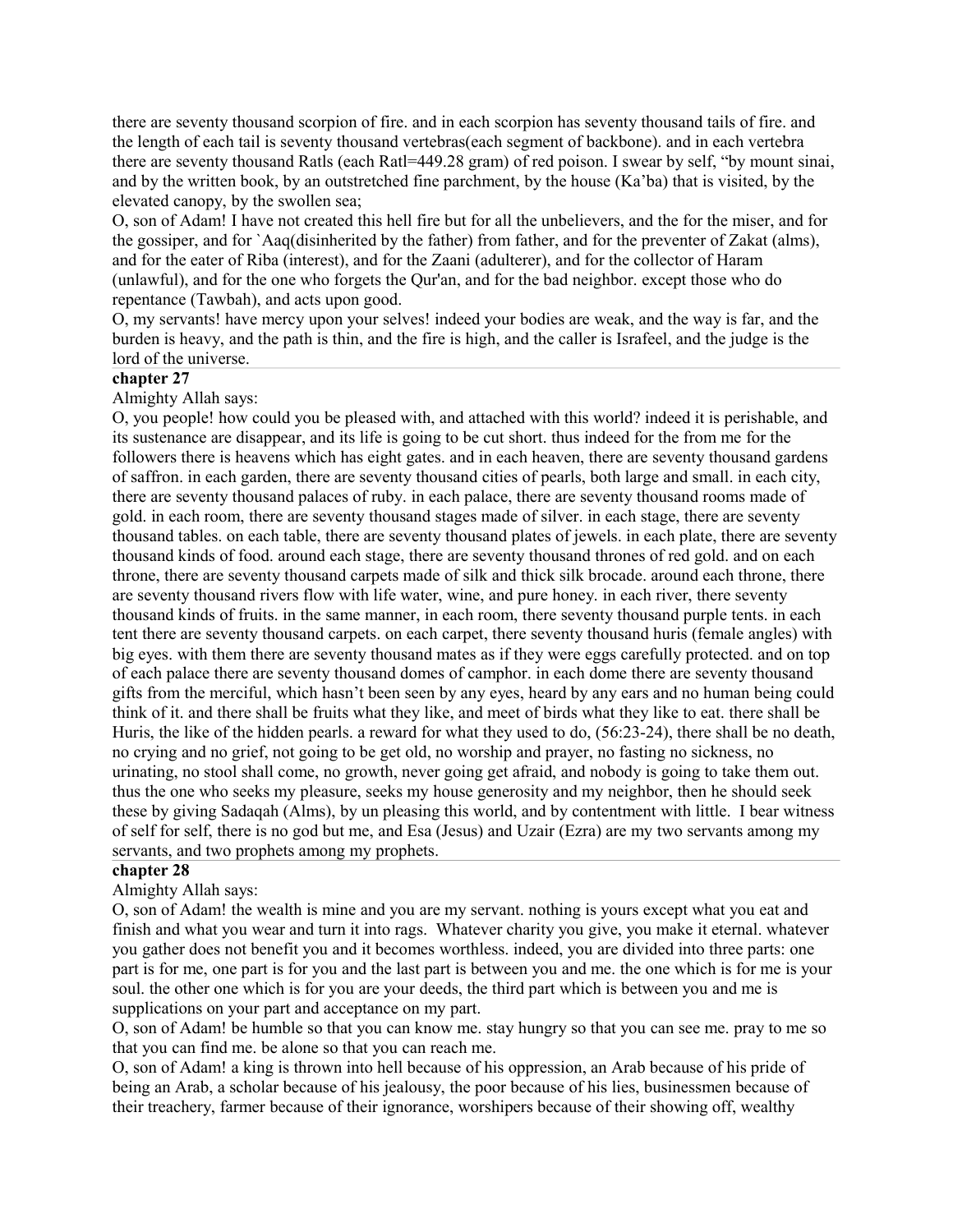people because of their pride indigent because of their carelessness, dyers because of their fraud, preventer of Zakat because of their prevention. then where are the seekers of Jannah (heaven)?

### **chapter 29**

Almighty Allah says:

O, you who believe! be careful of (your duty to) Allah with the care which is due to him, and do not die unless you are Muslims (3:102)

O, son of Adam! the parable of deeds without knowledge is like thunder without rain. knowledge without practice is like tree without fruit. knowledge without piety and humbleness (Zuhd wa Khusho`u) is like wealth without Zakat (alms), food without salt and like cultivation on rocks. parable of knowledge in the eyes of the insane is like pearls and rubies in the eyes of animals. the example of hardened heart is like a solid stone in water. giving advice to a person who is not willing to listen is like whistling in front of graves. giving Sadqah (Alms) from Haram wealth is like washing feces with urine. prayer without Zakat is like body without soul. deeds without Tawbah(repentance) is like building without foundation. what! do they feel secure from Allah's plans? but none feels secure from Allah's plan except the people who shall perish (7:99).

### **chapter 30**

Almighty Allah says:

O, son of Adam! as much as your heart desires towards this world that much my love gets away from your heart. indeed, I will not let my love and love of this world gather in one heart. be alone for my prayers. Purify your deeds from showing-off then I will make you wear the clothes of my love. turn towards me and be ready for my remembrance, I will remember you in front of my angles.

O, son of Adam! remember me with humbleness, I will remember you with my blessings. remember me by fighting with your soul, I will remember you by watching. remember me on the earth, I will remember you in the grave. remember me in bounties and in good health, I will remember you in difficulties and loneliness. remember me in good health and wealth, I will remember you in your poverty and hardship. remember me with truth and purity, I will remember you in exalted heaven. remember me by being kind towards poor people, I will remember you in heaven, the place to be resorted to. remember me by submission, I will remember you with divinity. remember me by crying, I will remember you with mercy. remember me with words, I will remember you with rewards. remember me by abandoning this world, I will remember you by giving you salvation of the hereafter, remember me in your extreme difficulties, I will remember you with perfect salvation.

### **chapter 31**

Almighty Allah says:

O, son of Adam! remember me, I will answer you. call upon me without carelessness, I will answer you without any delay. call upon me with empty heart, I will answer you by promoting you to higher rank. call upon me with purity and piety, I will answer you by presenting the heaven, the place to be resorted to. call upon me with fear and hope, I will make all your affairs easy and successful. call upon me by my high names, I will meet your high demands. call upon me in this perishable and vanishing house, I will answer you in the house of reward and eternity.

O, son of Adam! how long are you going to say Allah, Allah, while you have (others)besides Allah in your heart. your tongue is remembering Allah, but you fear besides (others) Allah and you have in (others) besides Allah, if you would have known Allah you would not have given importance to anything besides Allah, you commit sins and you don't seek pardon from Allah? indeed, seeking pardon and constantly sinning (at the same time) is the repentance of liars (Tawbahtul Kazibin), 'Allah is not unjust to his servants'.  $(41:46)$ 

#### **chapter 32**

Almighty Allah says:

O, son of Adam! your death is laughing at your desires my decree is laughing at your death. my destiny(Taqdeer) is laughing at your plans (Tadbeer). my hereafter is laughing at you world. my fortune is laughing at your greed. indeed, your sustenance are known and measured, written and treasured. therefore, rush towards death with your good deeds before death overtakes you, because nobody is going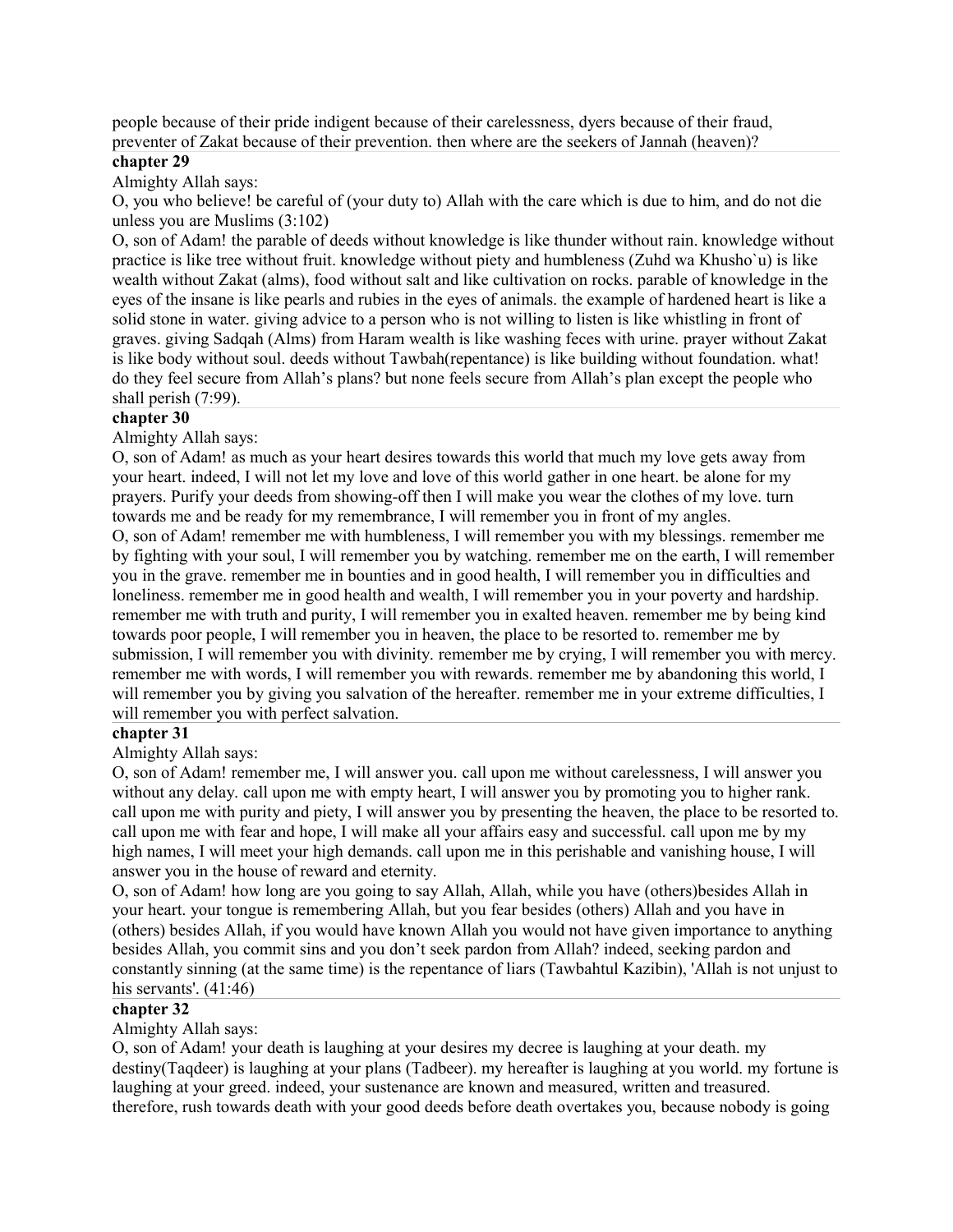to eat up (your sustenance). we have distribute among them their livelihood in the life of this world. and we have exalted some of them above others in degrees, that some of them may take others in subjection; and the mercy of your lord is better than what they amass(43:42).O, son of Adam! death is going to befall upon you even if you dislike it. have patience on your lord's commands, because your are indeed going to be raised. then declare the glory of your lord and praise him while you are awake at night and declare glory of him at the time when the stars disappear.

#### **chapter 33**

Almighty Allah says:

O, son of Adam! you devise plans and I devise plans, but nothing happens except what I plan. the one, who tries to reach me, knows me. the one, who knows me, wants me. the one, who wants me, seeks me. the one, who seeks me, finds me. the one, who finds me, serves me. the one, who serves me, remembers me. the one, who remembers me, I remember him with my mercy.

O, son of Adam! your deeds are not going to be purified unless you taste four kinds of death: red death, yellow death, black death, white death. red death is tolerance of calamities and abstaining from harming others. yellow death is hunger and hardships. black death is to disobey the desires of your ego. therefore, do not obey your evil desires, otherwise they will take you away from the path of Allah, white death is seeking to be hermit (Uzlat).

#### **chapter 34**

Almighty Allah says:

O, son of Adam! my angels are watching you night and day so that they may write against you what you say and dO, be it little or much. my heavens bear witness to everything you see. the earth bears witness for every action of yours that you've done on it. the sun and the moon and the stars are being witness against you, for whatever you say and do. whatever is hidden in your heart, I know it very well. don't be negligent about yourself. indeed, you will be caught in the claws of death. after a very short period of time, you will be marching (towards death). whatever good or bad deeds you have brought forward, they will be there without any addition or subtraction. you shall be paid back for everything that you've done.O, son of Adam! the lawful never comes to you but little by little, and the unlawful comes towards you like a flood. one who has cleansed his passions has cleansed his "deen"(way of life).

## **chapter 35**

Almighty Allah says:

O, son of Adam! do not be pleased with your wealth; it won't last forever. do not become sad because of poverty; it is neither a burden nor is it incumbent upon you. do not become hopeless because of calamities; indeed gold is tested by melting it in fire; likewise a believer is tested by calamities (Balaa). indeed, the wealthy are respected in this world and humiliated in the hereafter. and the poor are humiliated in this world and respected in the hereafter. indeed, the hereafter is prosperous and eternal.

O, son of Adam! if you see your quest staying (due to circumstances) for more than nine day then you say: " I seek refuge with Allah from his wrath".

O, son of Adam! the wealth is mine and you are my servant and the quest is my messenger. if you stop giving my wealth to my messenger, then do not desire my heaven and my sustenance.

O, son of Adam! the wealth is mine and the rich are my representatives and the poor are my dependents. the one who is mean towards my dependents I will make him enter into hell and I will not care for him! O, son of Adam! three things are incumbent upon you from your wealth: Zakat (alms), kindness towards relatives, and respect for guests. if you don't do what I have made incumbent upon you, indeed I will engulf you in fear and I will make you an example (`Ibrat) for all mankind.

O, son of Adam! if you don't care for your neighbors as you care for your children, I will not see you, I will not accept your (good) deeds, and I will not accept your supplications.

O, son of Adam! don't be proud of the likes of you. indeed, your beginning is from sperm which is unclean (Njis) and which is from flowing semen. it comes from between the back and the ribs (86:7). O, son of Adam! remember the time in which you will stand before me humiliated. indeed, I am not unaware of your secrets for even a blink of an eye. indeed, I comprehend (the secrets) that are in their hearts(3:119).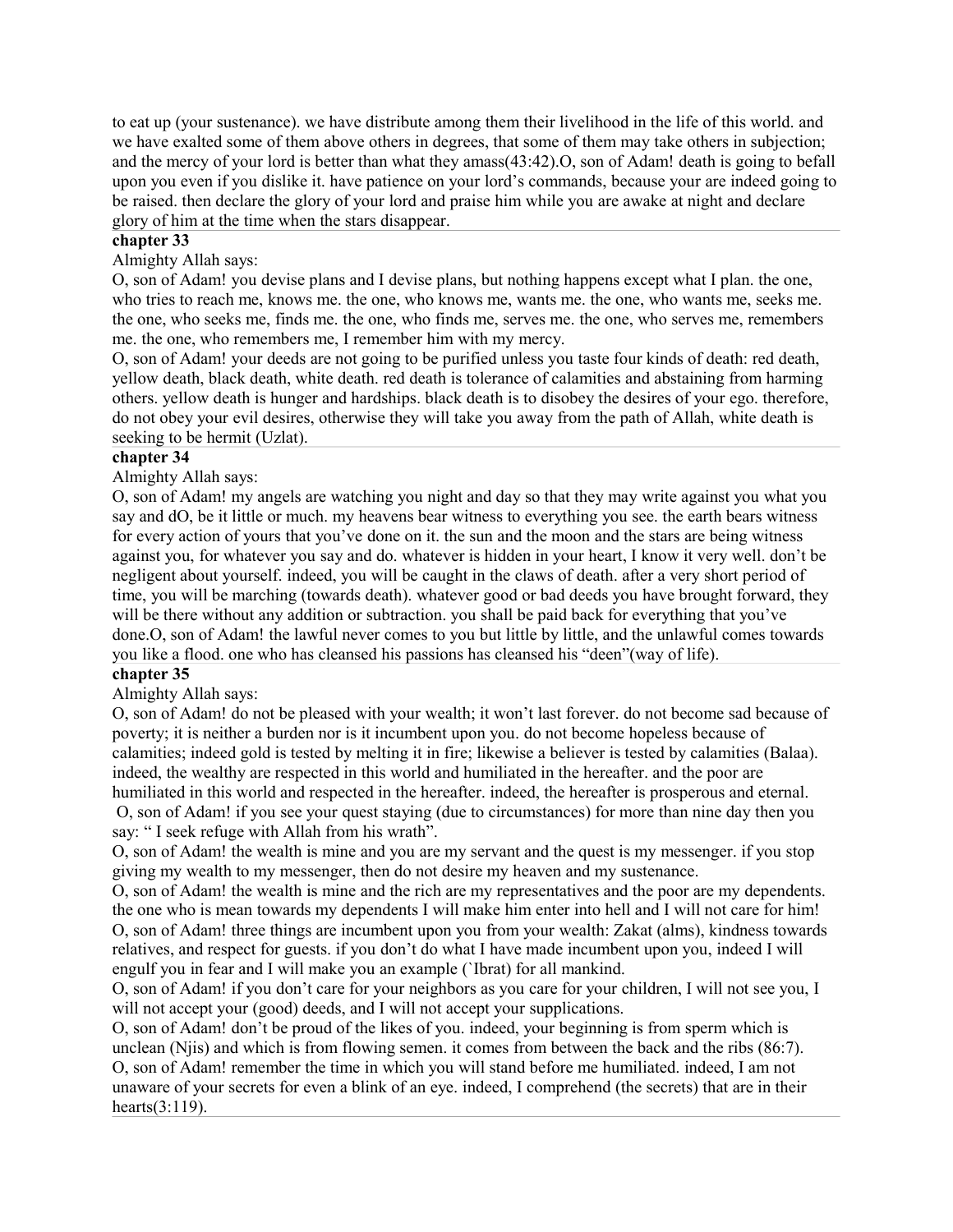## **chapter 36**

Almighty Allah says:

O, son of Adam! be generous! indeed, generosity is part of pure certainty and certainty is part of faith and faith is from Heaven.

O, son of Adam! beware of being a miser! indeed, miserliness is from Kufr (disbelief) and Kufr is from hell.

O, son of Adam! beware of the curse from the oppressed! because nothing can prevent it from reaching me. if I did not love to forgive, I would not have tested Adam and then sent him back to heaven. O, son of Adam! if I did not love to forgive, I would not test my servants with sins.

O, son of Adam! I have given you faith and forgiveness without your asking and crying for it. then how can I be mean by not giving you heaven and forgiving you when you are seeking and crying for it (heaven).

O, son of Adam! if any of my servants holds fast unto me, I will guide him. whenever any of them trusts me, I will make him sufficient. if he trusts others besides me, I will cut him off from the bounties of the heavens and the earth.

O, son of Adam! do not miss the morning prayer (Fajr), because all the things on which the sun shines will pray for the one who performs the prayers.

O, son of Adam! you have made all my commands go in vain and you are ready to commit sins. then who will protect you on the day of judgement from my wrath?

## **chapter 37**

Almighty Allah says:

O, son of Adam! behave with the people in good manners and I will love you. I will put your love in the hearts of pious people; and I will forgive your sins.

O, son of Adam! put your hands on your head. think: whatever you like for yourself, like the same for others.

O, son of Adam! do not be grieved over what you lose in this world. do not be happy with what you gain from this world. indeed, this world may be yours today, but tomorrow, it will be for others.

O, son of Adam! seek hereafter and leave this world, because an atom of the hereafter is better for you than all this world and what it contains.

O, son of Adam! be ready for death before it comes to you! if I wanted to give this world to any of my servants, I would have given it to my prophets, so they would call my servants to my obedience.

O, son of Adam! how many wealthy people have been made poor by death?! how many laughing people have cried because of death?! How many of my servants are those upon whom I have bestowed my bounties in this world? but they exceeded all limits and stopped obeying (my commands) till death over took them and put them into hell. How many of my servants are those upon whom I have put them into My trails and tribulations in this world, but they still they show perseverance ? after their death enter in Heaven.

## **chapter 38**

Almighty Allah says:

O, son of Adam! you start your day with two great bounties. you don't know which one is greatest for you. your sins that are hidden from the eyes of the people or the good praises about you from people,if people know what I know about you, not one of my creatures will say salaam (halo) to you! Purify your deeds from showing off and expecting praise. indeed you are humble servants of the lord you are ordered to obey him, increase your belongings! indeed, you are a traveller! there is need of belonging for every traveller.

O, son of Adam! my treasure never ends. my hand is open for gifts forever, whatever you spend in my way I will give you that much back whatever you cease to spend in my way I will cease to give bounties to you.

O, son of Adam! fear of poverty means distrusting Almighty Allah the exalted because of your uncertainty you are mean towards the indigent.